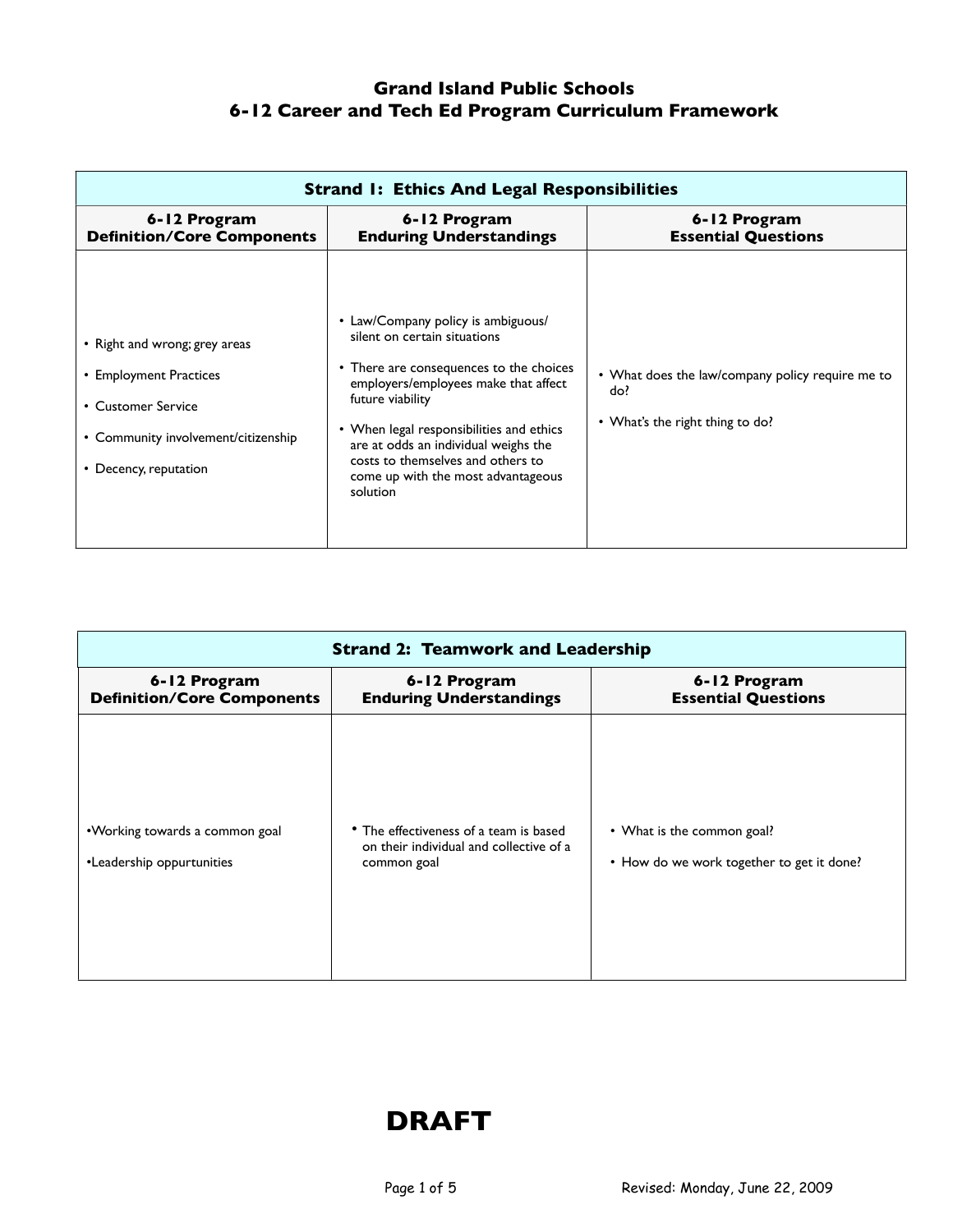| <b>Strand 3: Communications</b>                                                                                                                                                                   |                                                                                                                                                                                           |                                                                                                                                     |
|---------------------------------------------------------------------------------------------------------------------------------------------------------------------------------------------------|-------------------------------------------------------------------------------------------------------------------------------------------------------------------------------------------|-------------------------------------------------------------------------------------------------------------------------------------|
| 6-12 Program<br><b>Definition/Core Components</b>                                                                                                                                                 | 6-12 Program<br><b>Enduring Understandings</b>                                                                                                                                            | 6-12 Program<br><b>Essential Questions</b>                                                                                          |
| • Interactions between employers and<br>employees<br>• Communication/collaboration on a<br>team<br>• Business-business communication<br>(suppliers)<br>• Customer service<br>• "E-tail" marketing | The appropriateness of language is<br>determined by the context in which it is<br>used<br>• The most appropriate method of<br>communication depends upon specific<br>audience and purpose | • Who am I speaking to?<br>• What is the purpose of the communication?<br>what is the most appropriate method of<br>communications? |

| <b>Strand 4: Technical Skills</b>                                                       |                                                                 |                                                                                                                                                                             |
|-----------------------------------------------------------------------------------------|-----------------------------------------------------------------|-----------------------------------------------------------------------------------------------------------------------------------------------------------------------------|
| 6-12 Program<br><b>Definition/Core Components</b>                                       | 6-12 Program<br><b>Enduring Understandings</b>                  | 6-12 Program<br><b>Essential Questions</b>                                                                                                                                  |
| • Having the ability to correctly select/use<br>the tool/equipment for the task at hand | • The appropriateness of the tool is<br>dependent upon the task | • Is there a better machine/tool to use for the<br>operation I want to perform?<br>• What is this tool/machine used for?<br>• Do I have the skills to use the tool/machine? |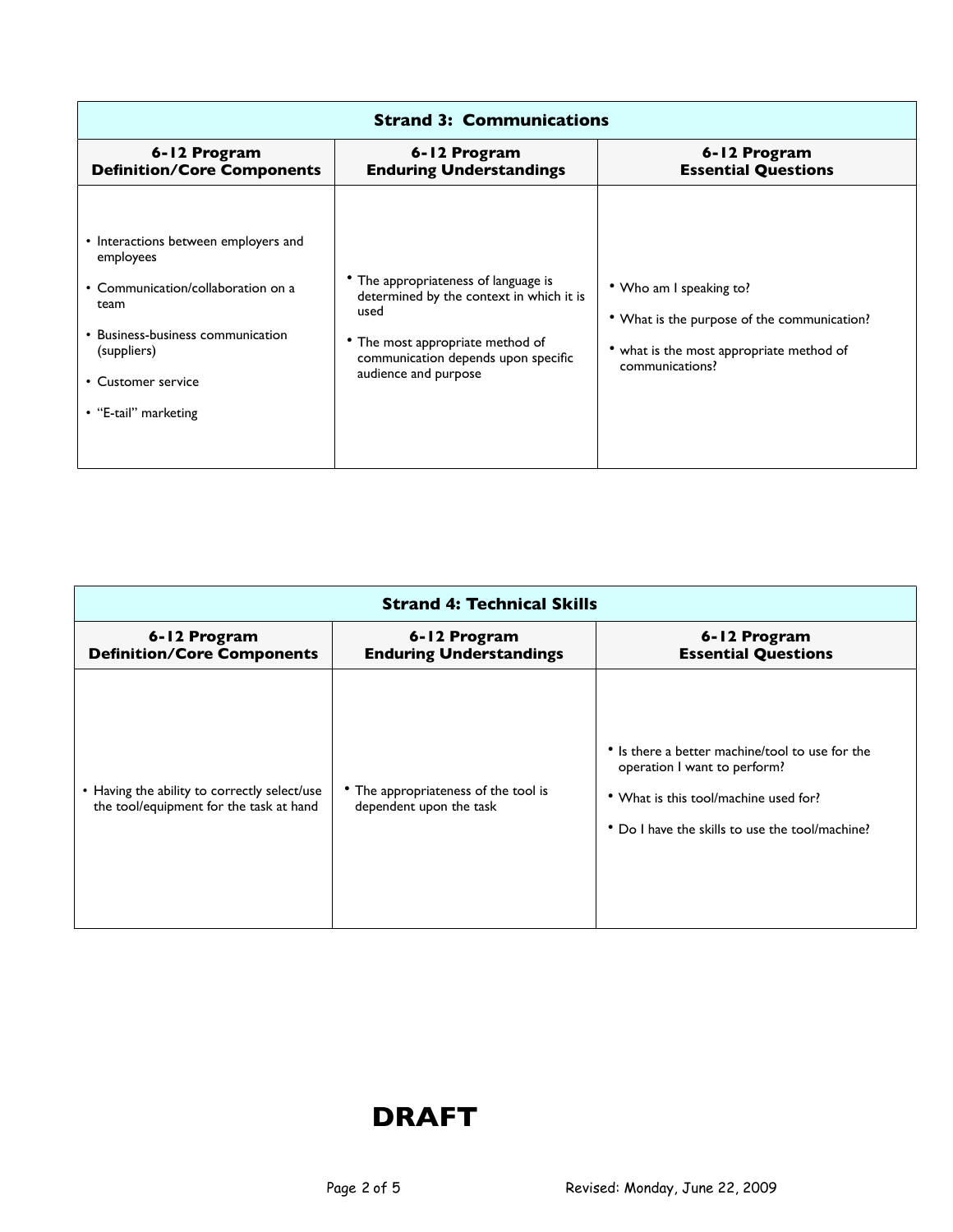| <b>Strand 5: Systems</b>                                                                                                                           |                                                                                                                                                                                                                                                   |                                                                                                                                                                                  |
|----------------------------------------------------------------------------------------------------------------------------------------------------|---------------------------------------------------------------------------------------------------------------------------------------------------------------------------------------------------------------------------------------------------|----------------------------------------------------------------------------------------------------------------------------------------------------------------------------------|
| 6-12 Program<br><b>Definition/Core Components s</b>                                                                                                | 6-12 Program<br><b>Enduring Understandings</b>                                                                                                                                                                                                    | 6-12 Program<br><b>Essential Questions</b>                                                                                                                                       |
| • Parts working together as a whole to<br>accomplish something.<br>• Interrelated<br>• Goes from simple toward complex<br>and builds on each other | • Systems often interact with one<br>another<br>A produce, system, or environment<br>developed for one setting may be<br>applied to another setting<br>• Each part of a system is best<br>understood in relationship to the<br>rest of the system | • Can I organize what I am dealing with into a<br>system?<br>* Do I understand the function of each part?<br>• How does my focus affect productivity of the<br>work environment? |

| <b>Strand 6: Saftey, Health, &amp; the Environment</b> |                                         |                                              |
|--------------------------------------------------------|-----------------------------------------|----------------------------------------------|
| 6-12 Program                                           | 6-12 Program                            | 6-12 Program                                 |
| <b>Definition/Core Components</b>                      | <b>Enduring Understandings</b>          | <b>Essential Questions</b>                   |
| • Taking responsiblity for oneself,                    | The way people conduct themselves       | • How do I recognize good safety practice?   |
| others, and equipment                                  | has a significant impact on the quality | • How do I keep from hurting myself, others, |
| • Maintaining a constant focus                         | of a product and the contributions of   | and equipment?                               |
| • Appropriate use of equipment                         | others                                  | • How does my focus affect the productivity? |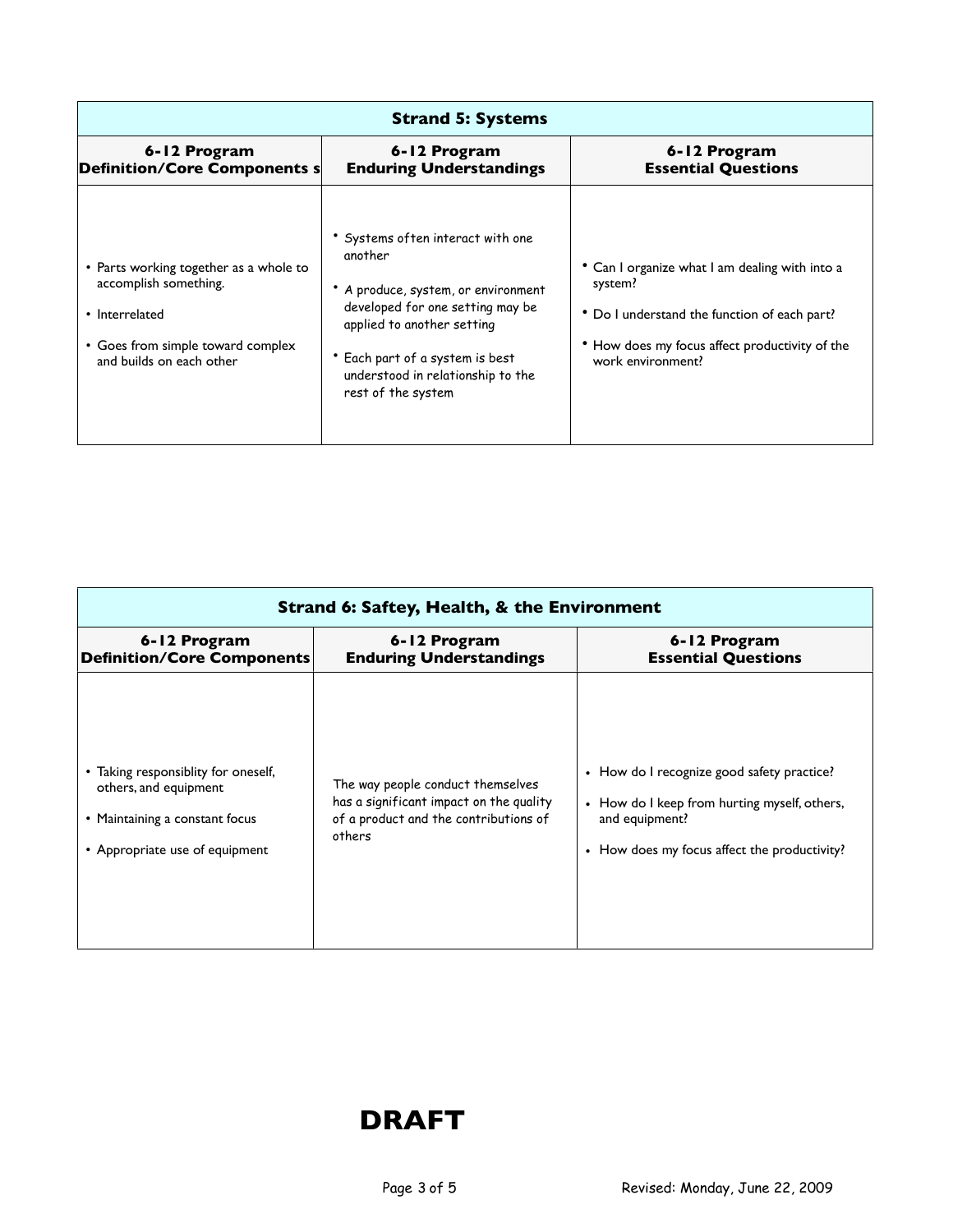| <b>Strand 7: Problem Solving &amp; Critical Thinking</b>                                                                                                       |                                                                                                                                                                                                                                                                                                                                                                                        |                                                                                                                                          |
|----------------------------------------------------------------------------------------------------------------------------------------------------------------|----------------------------------------------------------------------------------------------------------------------------------------------------------------------------------------------------------------------------------------------------------------------------------------------------------------------------------------------------------------------------------------|------------------------------------------------------------------------------------------------------------------------------------------|
| 6-12 Program<br><b>Definition/Core Components</b>                                                                                                              | 6-12 Program<br><b>Enduring Understandings</b>                                                                                                                                                                                                                                                                                                                                         | 6-12 Program<br><b>Essential Questions</b>                                                                                               |
| • Trouble Shooting<br>• Develop possible course of action<br>• Use resources<br>• Analyze effectiveness<br>• Constant monitoring/adjusting based<br>on results | • The appropriate problem-solving<br>process is the one that produces the<br>desired results<br>• There is a systematic approach to<br>diagnosing/gathering information about<br>unkown problems<br>• Applications of prior knowledge (from a<br>range of subjects) strengthens<br>workplace performance<br>• Fluency with language and processes<br>improves learning of new content. | What is the problem?<br>What is the best approach/application/<br>process?<br>• How's that working?<br>What adjustments need to be made? |

| <b>Strand 8: Information Technology Applications</b>                                                                             |                                                                                                                                                                                                          |                                                                                                                                                                               |
|----------------------------------------------------------------------------------------------------------------------------------|----------------------------------------------------------------------------------------------------------------------------------------------------------------------------------------------------------|-------------------------------------------------------------------------------------------------------------------------------------------------------------------------------|
| 6-12 Program<br><b>Definition/Core Components</b>                                                                                | 6-12 Program<br><b>Enduring Understandings</b>                                                                                                                                                           | 6-12 Program<br><b>Essential Questions</b>                                                                                                                                    |
| • Using modern technology<br>• Able to perform technical job skills<br>in a timely manner<br>• Appropriate use of company policy | Effective technology users remain<br>committed to the use of exploration<br>and use of existing new technologies<br>• The appropriate use of time<br>management has a direct impact on the<br>end result | • How do I effectively use what I already know<br>to make sense of something new?<br>• How do I use/apply this technology?<br>• How does the way I work affect the result(s)? |